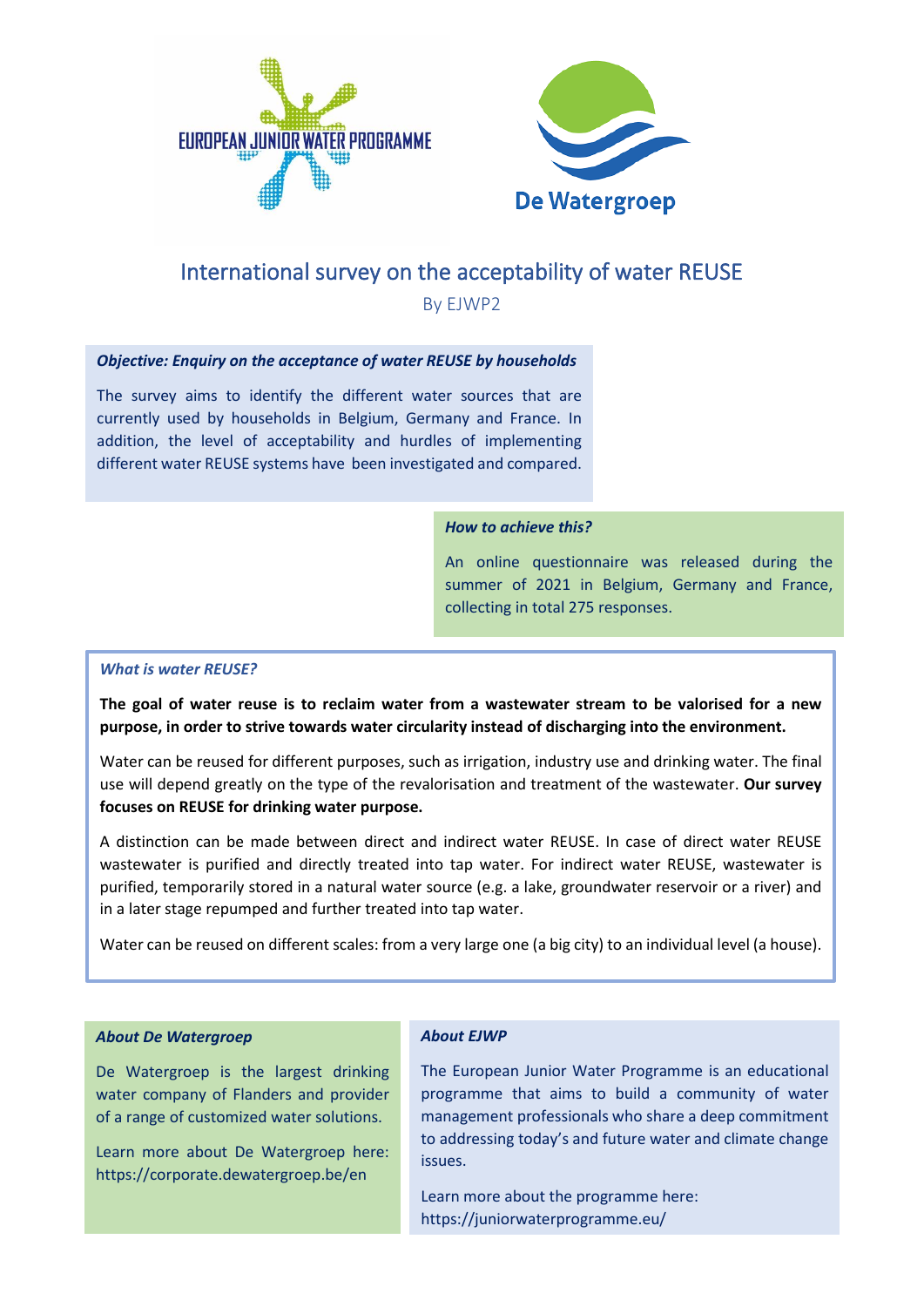## Main findings

#### A baseline: the use of tap water and other sources of water

The surveyed countries show a good level of trust in tap water, especially in Belgium. However, in France 24 % of the correspondents have only a moderate to low trust in tap water. The percentage of correspondents that have low trust in tap water is with 2 % very low and comparable among the three countries.

Most of the respondents drink predominantly tap water (80-90%). The main reasons to drink tap water are the price (Germany and Belgium) and the taste (France).



Level of trust in tap water in each country



Concerning the usage of other water sources at home, 60% of respondents in Belgium, 50% in France, 42% in Germany indicated to also use an alternative water source. It is remarkable that the percentage of correspondents using bottled water is very similar across the three different countries (30-33 %).

Regarding rainwater as an alternative source, it is striking that about 37 % of the people make use of this water in Belgium, while in Germany and France this is only 9 and 17 % respectively.

A similar trend can be seen for well/private drilling water usage with 12 % of the correspondents in Belgium indicated making use of this water. This is more than twice as much compared to the other two countries. Note that rainwater and well/private drilling water is not used for drinking purposes.

None of the German respondent use non-tap water for flushing toilets or showering. However, the Germans seem very keen to use non-tap water for gardening, flushing (>90%) and other domestic uses.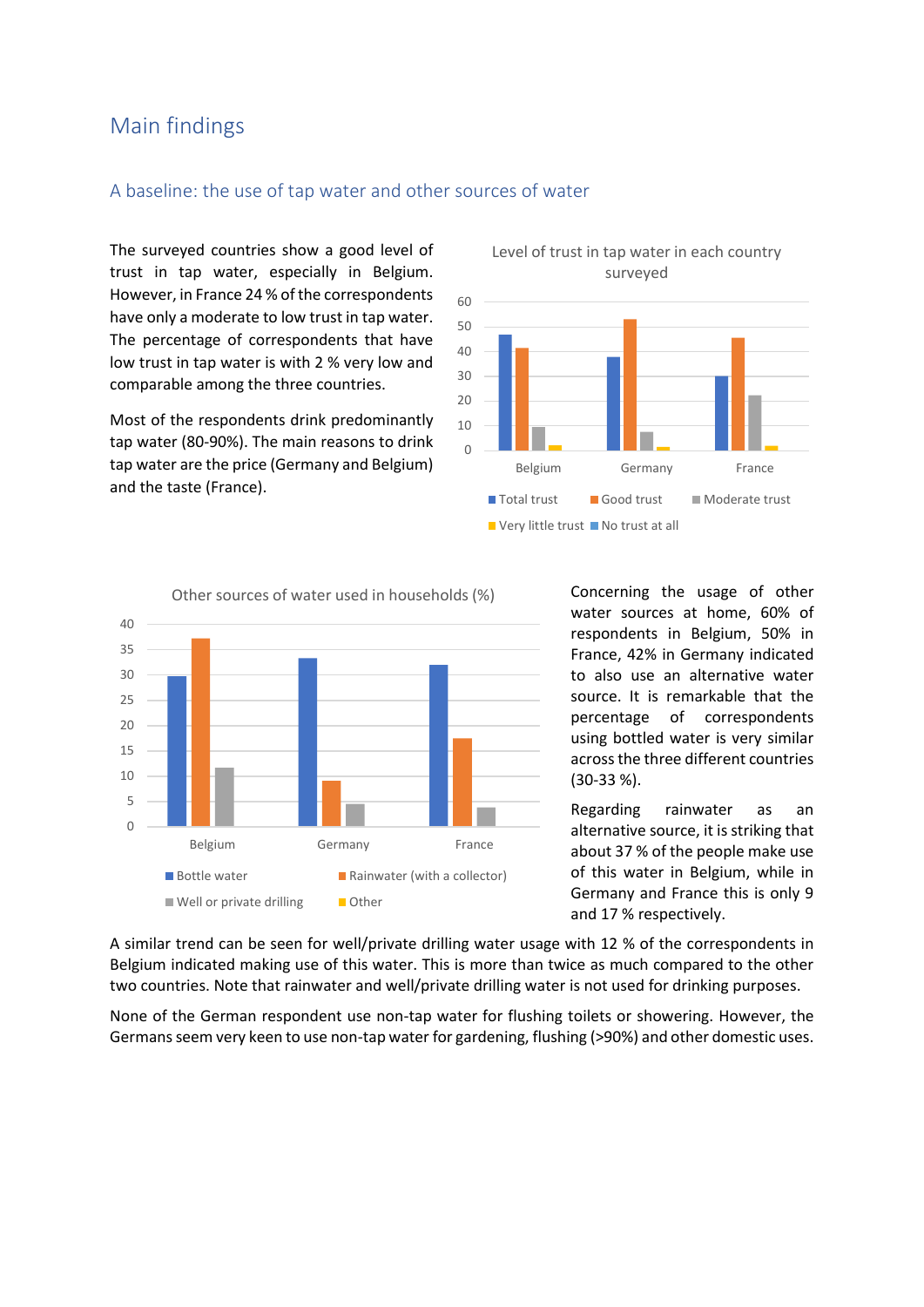## Different perceptions of different kinds of infrastructure

**All three countries prefer indirect REUSE**. The Belgian respondents are globally keener (75%) to trust indirect water REUSE than the German (70%) and the French (60%).

Regarding direct REUSE, the German respondents are the most sceptical, 40% does not trust it compared to 25% in France and 14% in Belgium.

The main concern for water REUSE as drinking water is the **long-term effects on health,** with France being the most sceptical (80%). However, this is also the main concern in Belgium (60%) and Germany (64%).



While the French respondents have a very diverse opinion about the choice of the scale for water REUSE, Belgian and German respondents favour the implementation of a large-scale system.



#### Preferred scale for a REUSE system in each country (% of respondents)

#### Reasons and arguments behind individual choices

This table summarizes the perceptions and beliefs of our respondents on the application of water REUSE at different scale sizes: